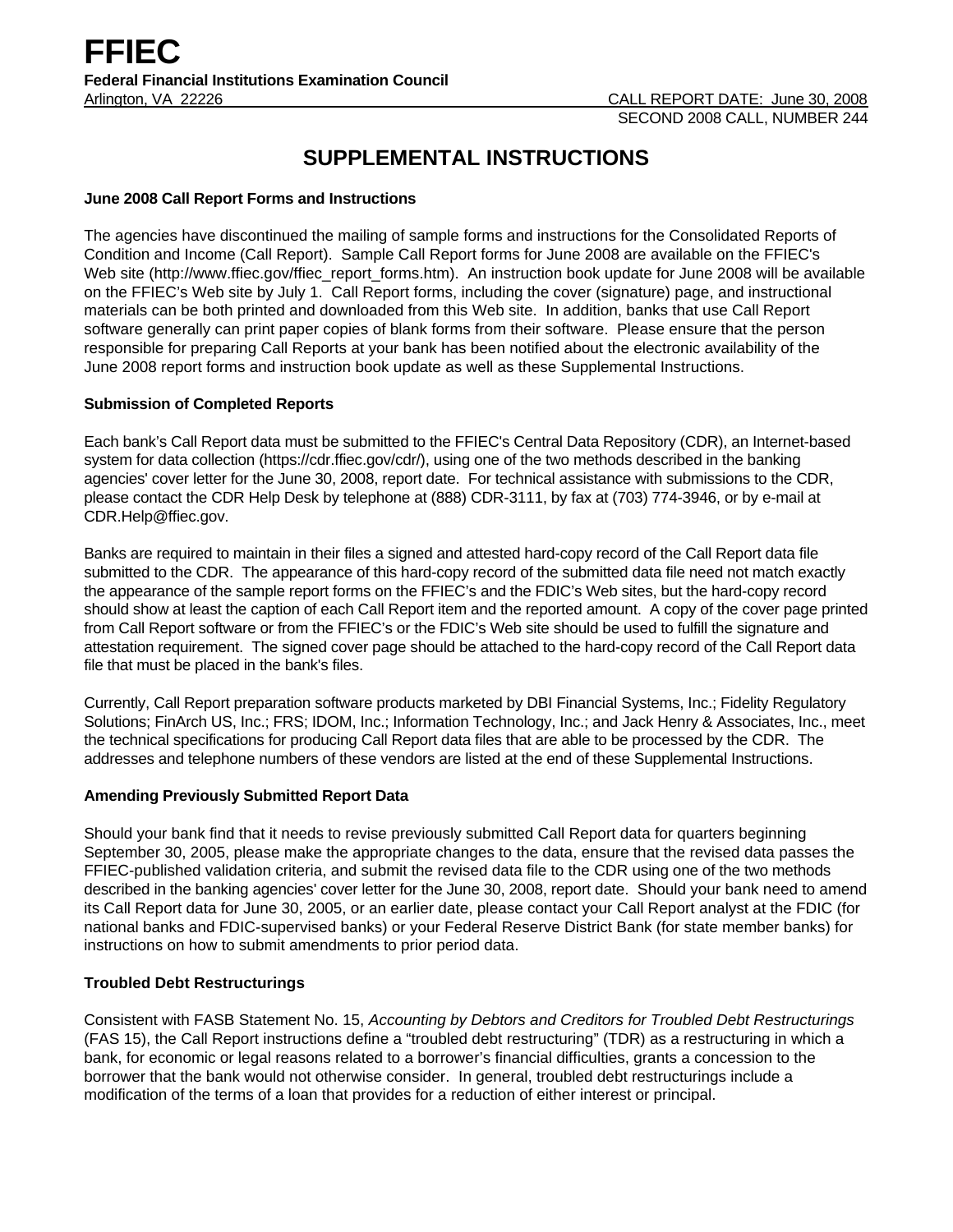In the Call Report for March 31, 2008, banks began reporting the amount of 1-4 family residential mortgage loans that have undergone troubled debt restructurings and are in compliance with their modified terms in Schedule RC-C, Memorandum item 1.a. The amount of 1-4 family residential mortgages that have undergone TDRs and under their modified terms are past due 30 days or more or are in nonaccrual status also began to be reported in Schedule RC-N, Memorandum item 1.a. Furthermore, all restructured troubled loans should continue to be reported in the appropriate loan category in Schedule RC-C (Loans and Lease Financing Receivables) and, if appropriate, in Schedule RC-N (Past Due and Nonaccrual Loans, Leases, and Other Assets).

The accounting standards for TDRs are set forth in FAS 15 as amended by FASB Statement No. 114, *Accounting by Creditors for Impairment of a Loan* (FAS 114), and are summarized in the Glossary section of the Call Report instructions. All loans whose terms have been modified in a TDR, including both commercial and retail loans, must be evaluated for impairment under FAS 114. Under FAS 114, when measuring impairment on a restructured troubled loan using the present value of expected future cash flows method, the cash flows are discounted at the effective interest rate of the original loan, i.e., before the restructuring. For a residential mortgage loan with a "teaser" or starter rate that is less than the loan's fully indexed rate, the starter rate is not the original effective interest rate. FAS 114 also permits a bank to aggregate impaired loans that have risk characteristics in common with other impaired loans, such as modified residential mortgage loans that represent TDRs, and use historical statistics along with a composite effective interest rate as a means of measuring the impairment of these loans.

# **Split-Dollar Life Insurance Arrangements**

The Financial Accounting Standards Board's (FASB) Emerging Issues Task Force (EITF) has issued guidance on the accounting for the deferred compensation and postretirement benefit aspects of split-dollar life insurance arrangements. This guidance is effective for fiscal years beginning after December 15, 2007, including interim periods within those fiscal years, with earlier application permitted. EITF Issue No. 06-4 addresses endorsement split dollar arrangements (http://www.fasb.org/pdf/abs06-4.pdf) while EITF issue No. 06-10 covers collateral assignment split dollar arrangements (http://www.fasb.org/pdf/abs06-10.pdf). In general, in an endorsement splitdollar arrangement, the employer (such as a bank) owns and controls the insurance policy on the employee, whereas in a collateral assignment split-dollar arrangement, the employee owns and controls the insurance policy.

According to the consensus reached by the EITF under each issue, an employer such as a bank should recognize a liability for the postretirement benefit related to a split-dollar life insurance arrangement if, based on the substantive agreement with the employee, the bank has agreed to maintain a life insurance policy during the employee's retirement or provide the employee with a death benefit. This liability should be measured in accordance with either FASB Statement No. 106 (if, in substance, a postretirement benefit plan exists) or Accounting Principles Board Opinion No. 12 (if the arrangement is, in substance, an individual deferred compensation contract). In addition, for a collateral assignment split-dollar arrangement, the EITF also reached a consensus that an employer such as a bank should recognize and measure an insurance asset based on the nature and substance of the arrangement.

Banks with split-dollar life insurance arrangements must apply the consensuses in EITF Issues No. 06-4 and No. 06-10 for Call Report purposes in accordance with their effective date. Thus, a bank with a calendar year fiscal year must apply the relevant guidance as of January 1, 2008, and should recognize the effects of applying the consensus as a cumulative-effect adjustment to the opening balance of retained earnings on that date. This adjustment should be reported in Schedule RI-A, item 2, "Restatements due to corrections of material accounting errors and changes in accounting principles," and separately disclosed in Schedule RI-E, item 4.

#### **Measurement of Fair Values in Stressed Market Conditions**

The valuation of various assets and liabilities on the balance sheet – including trading assets and liabilities, available-for-sale securities, loans held for sale, assets and liabilities accounted for under the fair value option (which is discussed in the following section), and foreclosed assets – involves the use of fair values. During recent market stress events, the fair values of some financial instruments and nonfinancial assets have declined.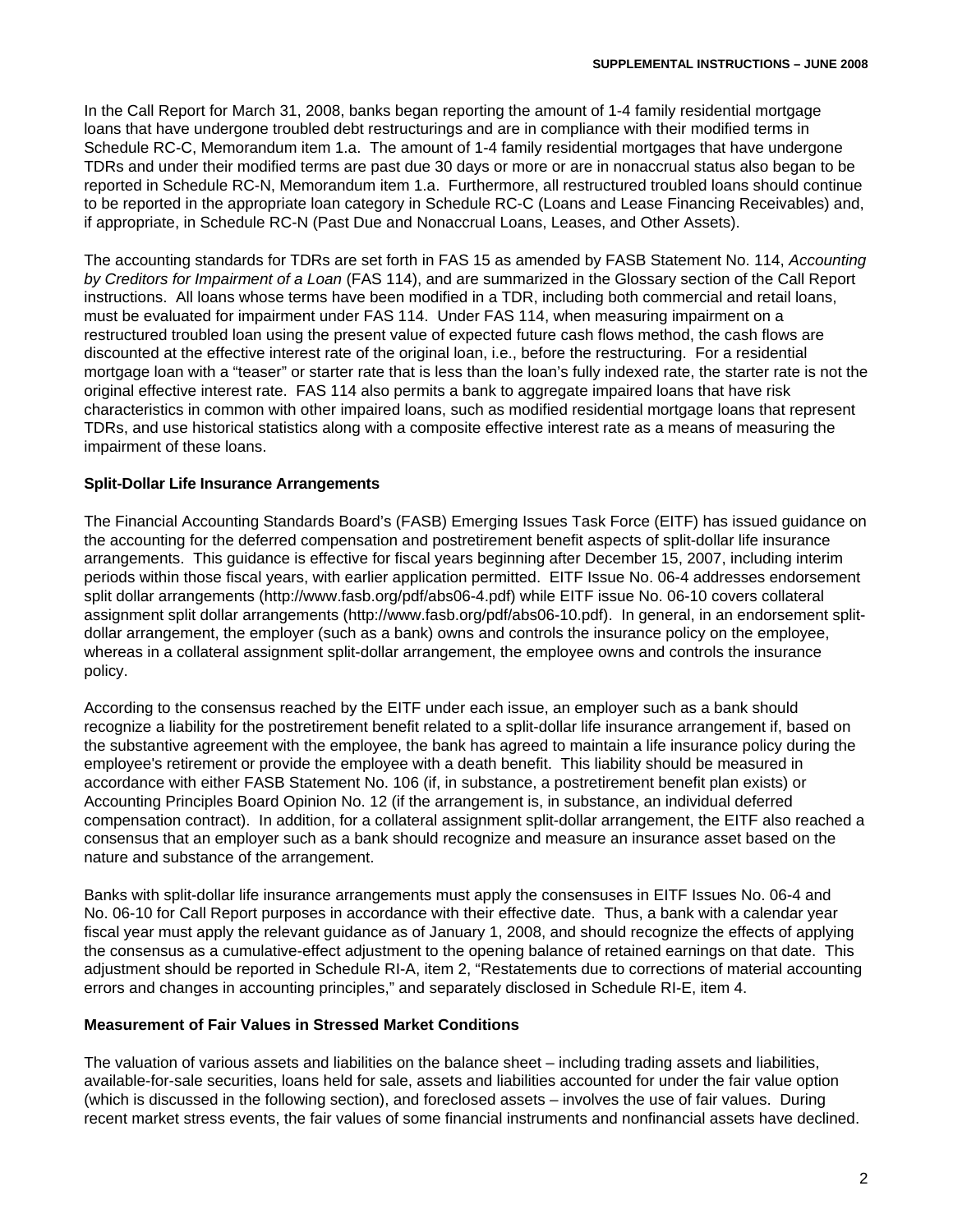Institutions are reminded that the objective of a fair value measurement is to determine the price that would be received to sell an asset or transfer a liability in an orderly transaction (e.g., not a forced or distressed sale) at the balance sheet date. Accordingly, fair values should reflect current market conditions and consider recent transaction prices, where available. This fair value objective is generally applicable to all fair value measurements and is consistent with FASB Statement No. 157, *Fair Value Measurements*, which is discussed in the following section.

On October 3, 2007, the Center for Audit Quality (CAQ), which is affiliated with the American Institute of Certified Public Accountants, issued a white paper entitled *Measurements of Fair Value in Illiquid (or Less Liquid) Markets* (http://www.aicpa.org/caq/download/WP\_Measurements\_of\_FV\_in\_Illiquid\_Markets.pdf). The white paper discusses issues associated with fair value measurement under existing generally accepted accounting principles (GAAP) in the context of the conditions that currently exist in many segments of the credit markets. Although the CAQ's white paper was directed to auditors and public companies, the paper articulates certain existing GAAP requirements related to fair value measurement issues that apply to all institutions, whether or not they are public companies. For Call Report purposes, banks should consider the fair value measurement information contained in the CAQ's white paper.

## **Fair Value Measurement and Fair Value Option**

FASB Statement No. 157, *Fair Value Measurements* (FAS 157), issued in September 2006, defines fair value, establishes a framework for measuring the fair value of assets and liabilities based on a three-level hierarchy, and expands disclosures about fair value measurements. The FASB's three-level fair value hierarchy gives the highest priority to quoted prices in active markets for identical assets or liabilities (Level 1) and the lowest priority to unobservable inputs (Level 3). Level 1 inputs are quoted prices in active markets for identical assets or liabilities that the reporting bank has the ability to access at the measurement date (e.g., the Call Report date). Level 2 inputs are inputs other than quoted prices included within Level 1 that are observable for the asset or liability, either directly or indirectly. Level 3 inputs are unobservable inputs for the asset or liability.

According to FAS 157, observable inputs are inputs that reflect the assumptions market participants would use in pricing the asset or liability developed based on market data obtained from sources independent of the reporting entity. In contrast, unobservable inputs are inputs that reflect the reporting entity's own assumptions about the assumptions market participants would use in pricing the asset or liability developed based on the best information available in the circumstances.

FAS 157 is effective for fiscal years beginning after November 15, 2007, and, with certain exceptions, is to be applied prospectively. However, on February 12, 2008, the FASB issued FASB Staff Position No. FAS 157-2, which delays the effective date of FAS 157 for all nonfinancial assets and nonfinancial liabilities, except for those items that are recognized or disclosed at fair value on a recurring basis, i.e., at least annually, in the financial statements. However, this delay does not apply to entities that have issued interim or annual financial statements or Call Reports that include the application of the measurement and disclosure provisions of FAS 157. Banks must adopt FAS 157 for Call Report purposes in accordance with the standard's effective date, including the delayed effective date for eligible nonfinancial assets and nonfinancial liabilities. Thus, a bank with a calendar year fiscal year should have adopted FAS 157 as of January 1, 2008, except for any fair value measurements subject to the delay mentioned above.

For those financial instruments identified in FAS 157 to which the standard must be applied retrospectively upon initial application, the effect of initially applying FAS 157 to these instruments should be recognized as a cumulative-effect adjustment to the opening balance of retained earnings at the beginning of the fiscal year of adoption. This adjustment should be reported in Schedule RI-A, item 2, "Restatements due to corrections of material accounting errors and changes in accounting principles," and separately disclosed in Schedule RI-E, item 4.

FASB Statement No. 159, *The Fair Value Option for Financial Assets and Financial Liabilities* (FAS 159), issued in February 2007, allows banks to report certain financial assets and liabilities at fair value with the changes in fair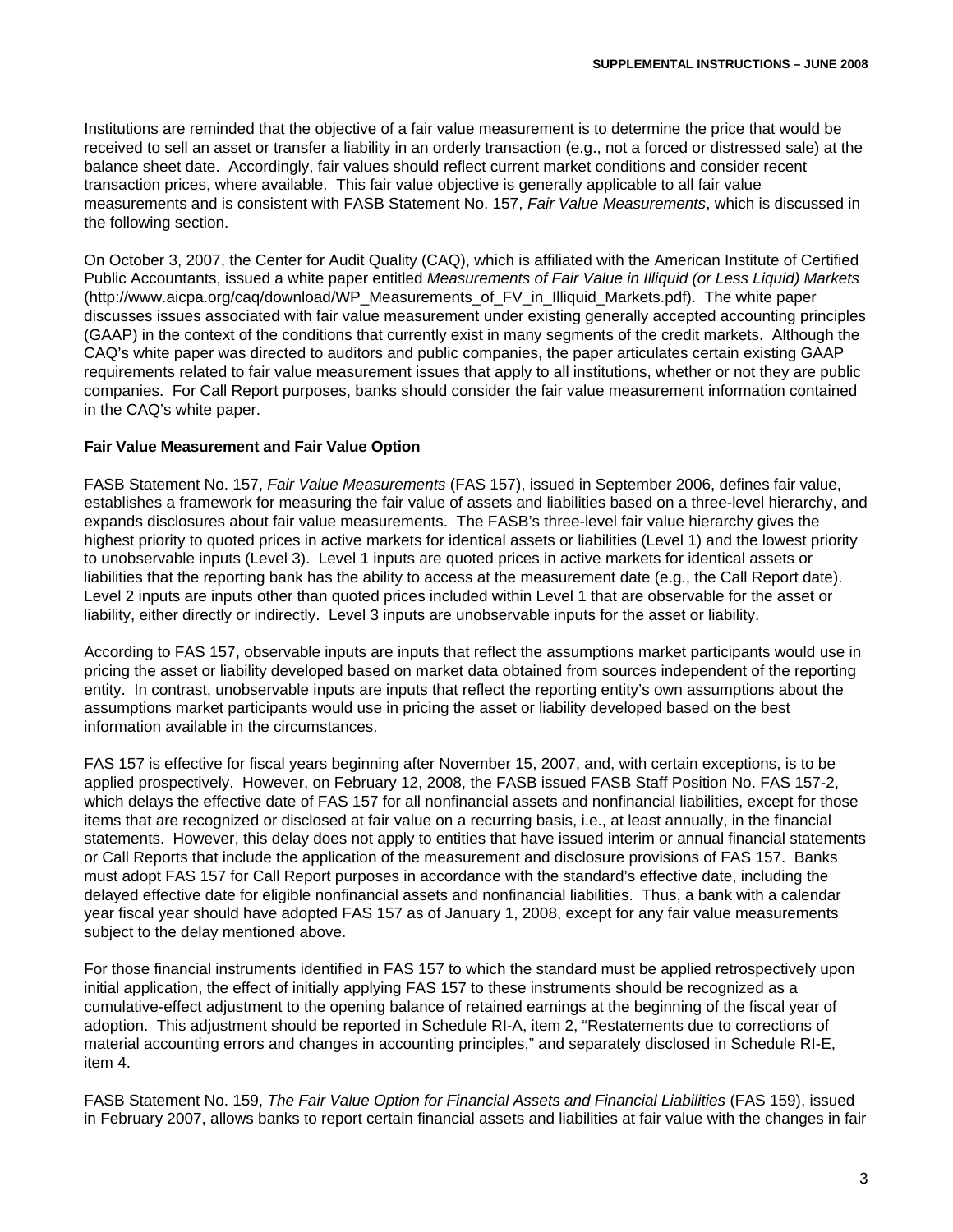value included in earnings. In general, a bank may elect the fair value option for an eligible financial asset or liability when it first recognizes the instrument on its balance sheet or enters into an eligible firm commitment. A bank may also elect the fair value option for eligible items that exist on the effective date of FAS 159. A bank's decision to elect the fair value option for an eligible item is irrevocable. A bank that elects the fair value option is expected to apply sound risk management and control practices to the assets and liabilities that will be accounted for at fair value under the option.

FAS 159 is effective as of the beginning of a bank's first fiscal year that begins after November 15, 2007, and should not be applied retrospectively to prior fiscal years, except as permitted in the standard's early adoption provisions. Because FAS 159 creates a fair value option, a bank is not required to adopt FAS 159 for Call Report purposes.

If, in connection with its substantive adoption of FAS 159, a bank elects the fair value option for eligible items that exist on the effective date of its adoption of this accounting standard, the bank must report the effect of the first remeasurement of these existing items to fair value as a cumulative-effect adjustment to the opening balance of retained earnings at the beginning of the fiscal year of adoption. The difference between the carrying amount and the fair value of eligible items for which the fair value option is elected at the effective date should be removed from the balance sheet (Schedule RC) and included in the cumulative-effect adjustment. This adjustment should be reported in Schedule RI-A, item 2, "Restatements due to corrections of material accounting errors and changes in accounting principles," and separately disclosed in Schedule RI-E, item 4.a. For available-for-sale securities that exist on the effective date of adoption for which the bank elects the fair value option, the net unrealized gains (losses) on these securities would no longer be included in Schedule RC, item 26.b, "Accumulated other comprehensive income." At the effective date of the election, the net unrealized gains (losses) on these securities should be included in Schedule RI-A, item 2, as described above, and an offsetting amount should be reported as a reduction (increase) in Schedule RI-A, item 10, "Other comprehensive income."

On April 17, 2007, the Center for Audit Quality (CAQ) issued Alert No. 2007-14, *FAS 159 Early Adoption Date Approaching – Factors to Consider* (http://www.thecaq.org/newsroom/pdfs/CAQPressRelease\_041807a.pdf). The Alert summarized the principles and objectives of the fair value option as set forth in FAS 159 and provides factors to consider in determining whether an entity has substantively adopted FAS 159 on a go forward basis. Although the CAQ's Alert was directed to auditors and public companies, the factors concerning the evaluation of an entity's purported early adoption of FAS 159 are equally appropriate for nonpublic institutions. For Call Report purposes, banks are expected to meet the principles and objectives of FAS 159 when applying the fair value option and should consider the information contained in the CAQ's Alert.

The agencies are considering the regulatory capital implications of the use of a fair value option, including the fair value option in FASB Statement No. 155 on certain hybrid financial instruments (FAS 155) and FASB Statement No. 156 on servicing assets and liabilities (FAS 156). Except as discussed below, changes in the fair value of assets and liabilities to which a fair value option is applied that are recognized in earnings should be reflected in Tier 1 capital, pending further guidance from the agencies. For a liability to which a fair value option is applied, banks should consider the effect of a change in their own creditworthiness on the fair value of the liability. The agencies have determined that banks should exclude from Tier 1 capital the cumulative change in the fair value of liabilities accounted for under a fair value option that is included in retained earnings (Schedule RC, item 26.a) and is attributable to changes in the bank's own creditworthiness. For regulatory capital purposes, this excluded portion of the change in fair value is, in essence, an adjustment to the bank's reported retained earnings and should be reported in Schedule RC-R, item 7.b, so that it is taken into account in determining the Tier 1 capital subtotal (reported in Schedule RC-R, item 8) that is used to determine the regulatory capital limits on such items as servicing assets, deferred tax assets, and credit-enhancing interest-only strips.

# **Schedule RC-Q, Financial Assets and Liabilities Measured at Fair Value**

Call Report Schedule RC-Q, Financial Assets and Liabilities Measured at Fair Value, is to be completed by banks that are required to have adopted FAS 157 and either (1) have elected to apply a fair value option under FAS 155, 156, or 159, or (2) are required to complete Schedule RC-D, Trading Assets and Liabilities. This schedule captures fair value data on total trading assets and liabilities and on those other assets, liabilities, and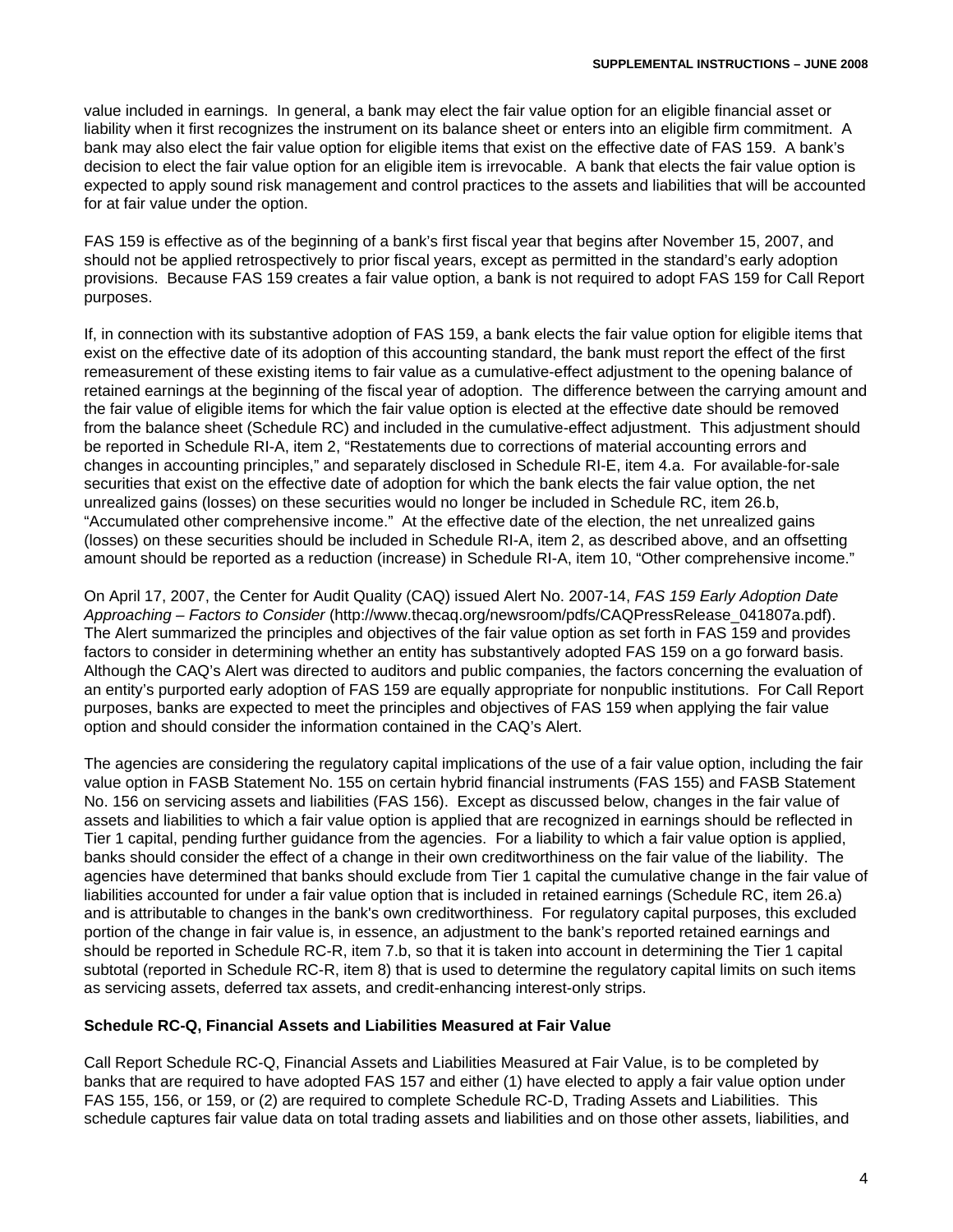loan commitments to which the fair value option is being applied. Accordingly, banks should not include data in Schedule RC-Q on securities reported as available-for-sale on the Call Report balance sheet (Schedule RC, item 2.b) or on derivatives held for purposes other than trading that are reported as "Other assets" or "Other liabilities" (Schedule RC, item 11, or item 20). Schedule RC-Q includes columns for Level 1, Level 2, and Level 3 fair value measurements as well as a column for the fair values of assets and liabilities that have been netted for balance sheet purposes in accordance with FASB Interpretation No. 39, *Offsetting of Amounts Related to Certain Contracts*, and FASB Interpretation No. 41, *Offsetting of Amounts Related to Certain Repurchase and Reverse Repurchase Agreements*.

Under FAS 159, securities that a bank has elected to report at fair value under the fair value option are reported as trading securities even though management did not acquire the securities principally for the purpose of selling them in the near term or for other trading purposes. Thus, such securities, whether held on the date of adoption of FAS 159 or acquired thereafter, should be reported in Schedule RC-Q in both item 2, "Trading assets," and item 2.a, "Nontrading securities at fair value with changes in fair value reported in current earnings."

## **FASB Interpretation No. 48 on Uncertain Tax Positions**

FASB Interpretation No. 48, *Accounting for Uncertainty in Income Taxes* (FIN 48), was issued in June 2006 as an interpretation of FASB Statement No. 109, *Accounting for Income Taxes.* Under FIN 48, the term "tax position" refers to "a position in a previously filed tax return or a position expected to be taken in a future tax return that is reflected in measuring current or deferred income tax assets and liabilities." FIN 48 further states that a "tax position can result in a permanent reduction of income taxes payable, a deferral of income taxes otherwise currently payable to future years, or a change in the expected realizability of deferred tax assets."

According to FIN 48, a bank should initially recognize the effects of a tax position in its financial statements when, based on the technical merits, it is more likely than not (i.e., a likelihood of more than 50 percent) that the position will be sustained upon examination by the taxing authority, including the resolution of any related appeals or litigation. The more-likely-than-not evaluation must consider the facts, circumstances, and information available at the report date. When a tax position meets the more-likely-than-not recognition threshold, it should initially and subsequently be measured as the largest amount of tax benefit greater than 50 percent likely of being realized upon ultimate settlement with a taxing authority that has full knowledge of all relevant information. FIN 48 also provides guidance on subsequent recognition, derecognition, and measurement of tax positions, including the effect of changes in judgment, and on the recognition of interest and penalties. The June 2007 Call Report instruction book update included a revised Glossary entry for "Income Taxes" that includes guidance on FIN 48.

As originally issued, FIN 48 was effective for fiscal years beginning after December 15, 2006. Banks must adopt FIN 48 for Call Report purposes in accordance with the interpretation's effective date except as follows. On January 23, 2008, the FASB decided to defer the effective date of FIN 48 for eligible nonpublic enterprises and to require those enterprises to adopt FIN 48 for annual periods beginning after December 15, 2007. A nonpublic enterprise is eligible for this deferral provided it (a) has not issued a full set of annual financial statements incorporating the recognition, measurement, and disclosure requirements of FIN 48 and (b) is not a subsidiary of a public enterprise. A nonpublic enterprise that meets these conditions is eligible for the deferral even if it has issued interim or quarterly financial information in 2007 that reflected the adoption of FIN 48.

As a result of the FASB's deferral decision, eligible nonpublic banks must adopt FIN 48 for Call Report purposes for annual periods beginning after December 15, 2007, based on their respective fiscal years. For example, an eligible nonpublic bank with a calendar year fiscal year must adopt FIN 48 as of January 1, 2008, but is not required to reflect the effect of its adoption of FIN 48 for Call Report purposes until it prepares its Call Report for the December 31, 2008, report date. An eligible nonpublic bank that applied the recognition and measurement provisions of FIN 48 in its Call Reports for 2007 report dates can either: (a) choose not to adopt the effective date deferral and continue to apply FIN 48 in its Call Reports going forward; or (b) choose to adopt the effective date deferral and its December 2007 Call Report should have been prepared without reflecting the application of FIN 48. As noted above, a nonpublic bank that is a subsidiary of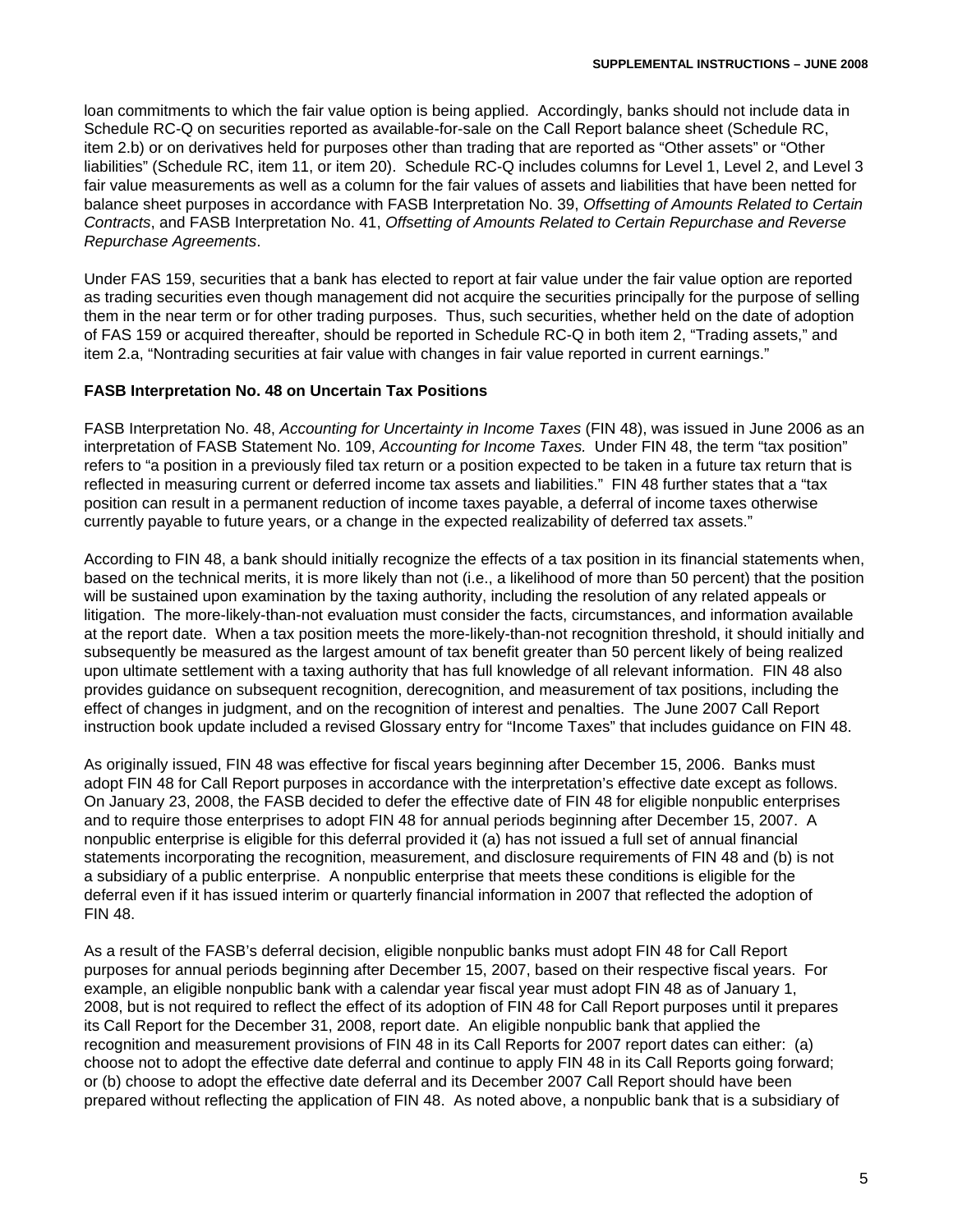a public company does not meet the eligibility conditions for the deferral of the effective date of FIN 48 and at present should be preparing its Call Reports in accordance with FIN 48.

#### **One-Time Assessment Credit and Revisions to the Deposit Insurance Assessment Collection Process**

In October 2006, the FDIC issued a final rule to implement the one-time deposit insurance assessment credit as required by the Federal Deposit Insurance Reform Act of 2005. Under the final rule, institutions eligible for the one-time assessment credit are those that were in existence on December 31, 1996, and paid a deposit insurance assessment prior to that date, or are a successor to such an institution. The FDIC began to apply an eligible institution's assessment credit (less any portion of the credit transferred to another institution) against the institution's quarterly deposit insurance assessments to the maximum extent allowed by the statute starting with the assessment for the first quarter of 2007. All institutions have been provided a Statement of One-Time Credit through FDIC*connect*, the FDIC's e-business portal.

For Call Report purposes, an eligible institution should not recognize an asset (or a corresponding credit to income) for the amount of the one-time assessment credit that the FDIC has allocated to it. An eligible institution should recognize its assessment credit, to the extent it remains available and is allowed to be used, as a reduction in the insurance assessment expense the institution would otherwise be required to accrue each quarter. For assessment periods in 2008, the FDIC is required to apply an eligible institution's available assessment credit to cover up to 90 percent of its deposit insurance assessment, with the actual percentage determined based on the institution's risk category and other factors.

As a result of amendments to the FDIC's assessment regulations (12 CFR Part 327) in November 2006, the FDIC changed its process for collecting deposit insurance assessments, moving from collecting assessments prospectively to collecting them in arrears. Accordingly, each bank should accrue an estimate of its assessment expense each quarter, net of any available assessment credit that will be applied to the maximum extent allowed by statute (up to 90 percent for assessment periods in 2008), to that quarter's assessment. The net assessment payable and net assessment expense, if any, should be reported in Schedule RC-G, item 4, "All other liabilities," and in Schedule RI, item 7.d, "Other noninterest expense," respectively. For example, for its June 30, 2008, Call Report, a bank should estimate its net deposit insurance assessment payable and its net assessment expense based on its June 30, 2008, assessment base and its expected assessment rate, less any allowable assessment credit, even though the bank will not pay the assessment for the second quarter of 2008 until September 30, 2008.

Banks should note that the FDIC has not changed the way Financing Corporation (FICO) payments are charged or collected, i.e., prospectively every quarter. Nevertheless, the FDIC collects deposit insurance assessments and FICO payments simultaneously each quarter. The one-time assessment credit cannot be applied to reduce FICO payments.

# **FASB Statement No. 158 on Defined Benefit Postretirement Plans**

FASB Statement No. 158, *Employers' Accounting for Defined Benefit Pension and Other Postretirement Plans* (FAS 158), issued in September 2006, requires a bank that sponsors a single-employer defined benefit postretirement plan, such as a pension plan or health care plan, to recognize the funded status of each such plan on its balance sheet. An overfunded plan is recognized as an asset while an underfunded plan is recognized as a liability. As of the end of the fiscal year when a bank initially applies FAS 158, the postretirement plan amounts recognized on the bank's balance sheet before applying FAS 158 must be adjusted to recognize gains or losses, prior service costs or credits, and transition assets or obligations that have not yet been included in the net periodic benefit cost of its plans. These adjustment amounts are recognized directly in equity capital as components of the ending balance of accumulated other comprehensive income (AOCI), net of tax. Thereafter, a bank must recognize certain gains and losses and prior service costs or credits that arise during each reporting period, net of tax, as a component of other comprehensive income (OCI) and, hence, AOCI. Postretirement plan amounts carried in AOCI are adjusted as they are subsequently recognized in earnings as components of the plans' net periodic benefit cost. For further information on accounting for defined benefit postretirement plans, banks should refer to FAS 158; FASB Statement No. 87, *Employers' Accounting for Pensions* (FAS 87); and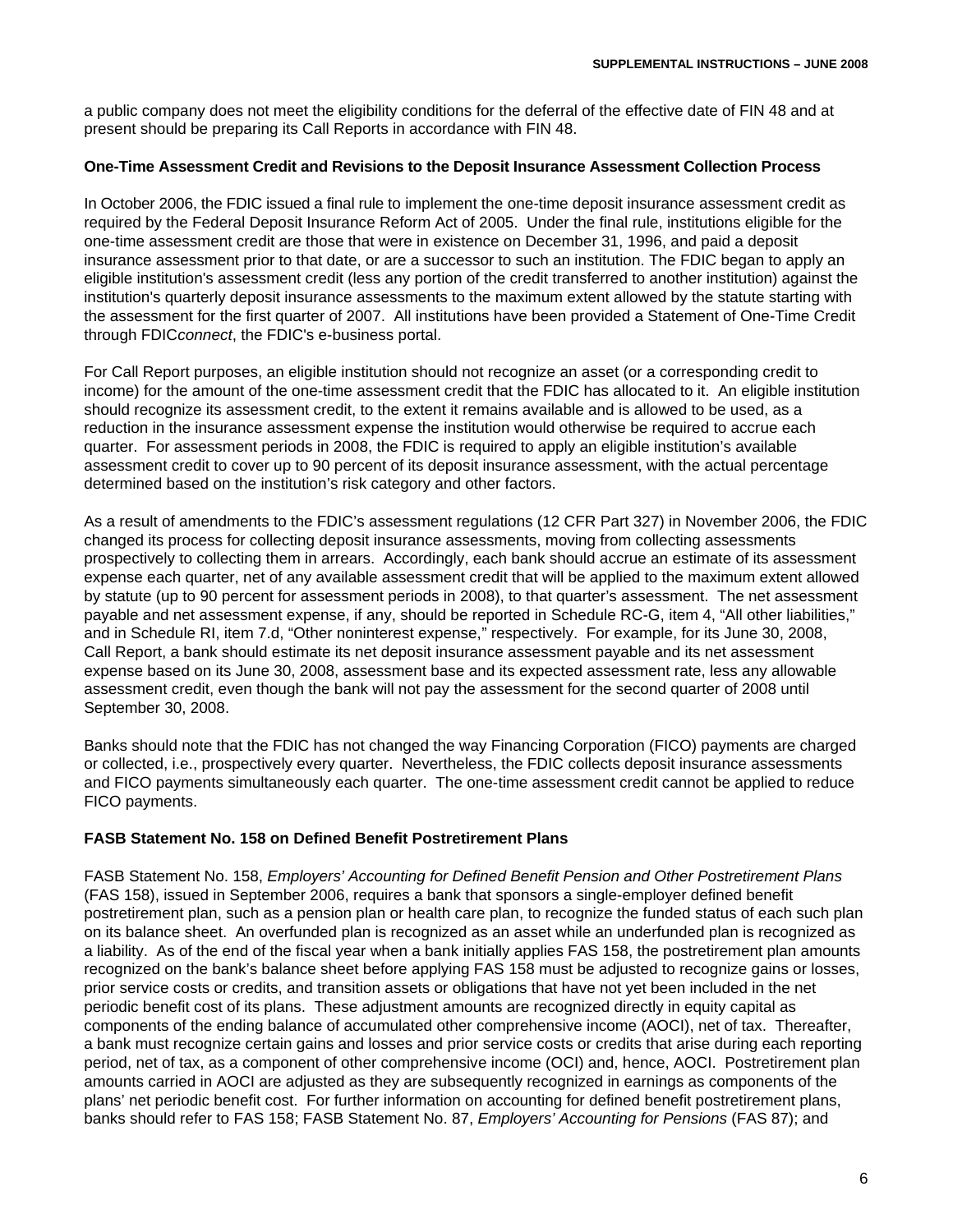FASB Statement No. 106, *Employers' Accounting for Postretirement Benefits Other Than Pensions* (FAS 106).

Currently, FAS 87 and FAS 106 permit banks that sponsor single-employer defined benefit postretirement plans to choose to measure plan assets and obligations either as of the end of the fiscal year or as of a date not more than three months before the end of the fiscal year. FAS 158 eliminates this choice by generally requiring that, for fiscal years ending after December 15, 2008, plan assets and obligations must be measured as of the end of the fiscal year.

Banks that sponsor single-employer defined benefit postretirement plans must adopt FAS 158 for Call Report purposes in accordance with the standard's effective date and transition provisions with respect to both funded status and measurement date. Accordingly, banks that have "publicly traded equity securities," as defined in FAS 158, must initially recognize the funded status of these plans as of the end of the fiscal year ending after December 15, 2006. All other banks must initially recognize the funded status of these plans as of the end of the fiscal year ending after June 15, 2007. Thus, banks that have a calendar year fiscal year should have adopted the funded status provisions of FAS 158 as of December 31, 2007, if they do not have "publicly traded equity securities." For Call Report purposes, banks should report the adjustments to the ending balance of AOCI from initially recognizing the funded status of their plans in accordance with FAS 158 as of the end of their fiscal year, net of tax, in item 10, "Other comprehensive income," of Schedule RI-A, Changes in Equity Capital. In the fiscal year that the measurement date provisions of FAS 158 are initially applied, banks should report the adjustment of the opening balance of retained earnings and any adjustment of the opening balance of AOCI in Schedule RI-A, item 2, "Restatements due to corrections of material accounting errors and changes in accounting principles." and should disclose this total amount in Schedule RI-E, item 4.

In addition, according to an interim decision announced by the banking agencies on December 14, 2006, banks should reverse the effects on AOCI of FAS 158 for regulatory capital purposes, including for purposes of reporting and measuring the numerators and denominators for the leverage and risk-based capital ratios. The intent of the reversal is to neutralize the effect on AOCI of the application of FAS 158 on regulatory capital. Banks should exclude from regulatory capital any amounts recorded in AOCI resulting from the initial and subsequent application of both the funded status and measurement date provisions of FAS 158. For Call Report purposes, these excluded amounts should be reported in item 4 of Schedule RC-R, Regulatory Capital, together with the accumulated net gains (losses) on cash flow hedges. If the sum of the amounts included in AOCI (Schedule RC, item 26.b) for defined benefit postretirement plans under FAS 158 and for cash flow hedges represents a net gain (i.e., a net increase) in reported equity capital, this sum should be reported as a positive value in item 4 of Schedule RC-R. If the sum represents a net loss (i.e., a decrease) in reported equity capital, it should be reported as a negative number in item 4 of Schedule RC-R.

For purposes of reporting and measuring the denominators for the risk-based and leverage ratios, banks should also adjust their assets for any amounts recorded in AOCI affecting assets resulting from the initial and subsequent application of the funded status and measurement date provisions of FAS 158. Specifically, assets recognized or derecognized as an adjustment to AOCI as part of the incremental effect of applying FAS 158 should be reported as an adjustment to assets in item 42 of Schedule RC-R, column B, and should also be reported in item 26 of Schedule RC-R. For example, derecognition of an asset recorded as an offset to AOCI as part of the initial incremental effect of applying FAS 158 should be recorded as a negative amount in item 42, column B, of Schedule RC-R and as a positive amount in item 42, column F. This amount should also be added back to average total assets for leverage capital purposes by reporting it as a negative number in item 26 of Schedule RC-R. As another example, the portion of a benefit plan surplus asset that is included in Schedule RC, item 26.b as an increase to AOCI and is included in item 42, column A, of Schedule RC-R should be excluded from risk-weighted assets by reporting the amount as a positive number in item 42, column B. This amount should also be deducted from average total assets for leverage capital purposes by reporting the amount as a positive number in item 26 of Schedule RC-R. In addition, the adjustments for purposes of calculating risk-based capital and the leverage ratio described above should be adjusted for subsequent amortization of such amounts from AOCI into earnings.

#### **Reporting of Maturity Data on Credit Derivative Contracts in Schedule RC-R**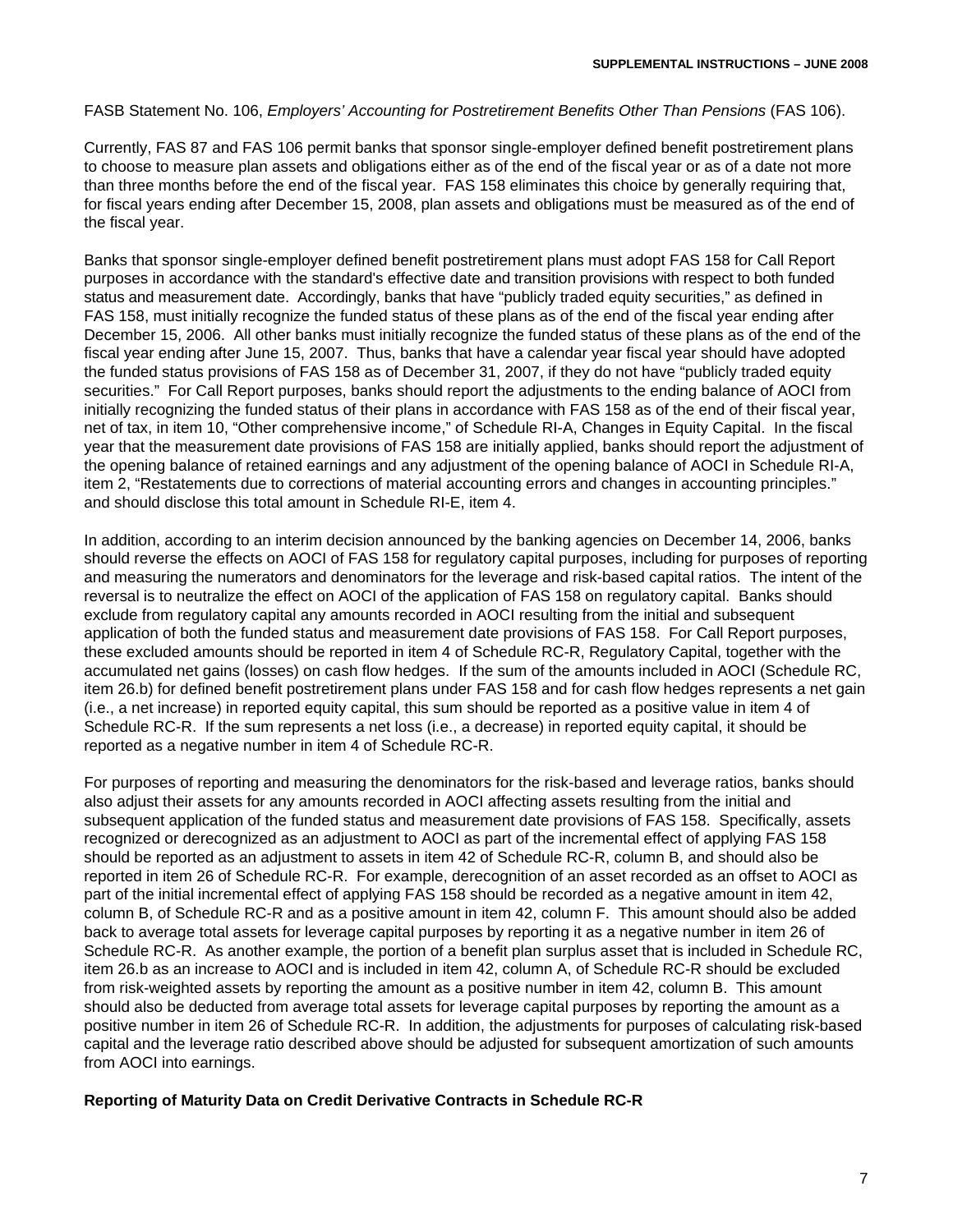Banks report the remaining maturities of credit derivative contracts that are subject to risk-based capital requirements in Schedule RC-R, Memorandum items 2.g.(1) and (2), based on the rating of the underlying reference asset. Banks should report the full gross notional amount of all such credit derivative contracts in these Memorandum items. For credit derivative contracts that are subject to the market risk capital guidelines and for which the bank is the protection seller (guarantor), banks should ensure that they report the notional amount rather than an amount based on the unpaid or unearned premiums on these derivatives.